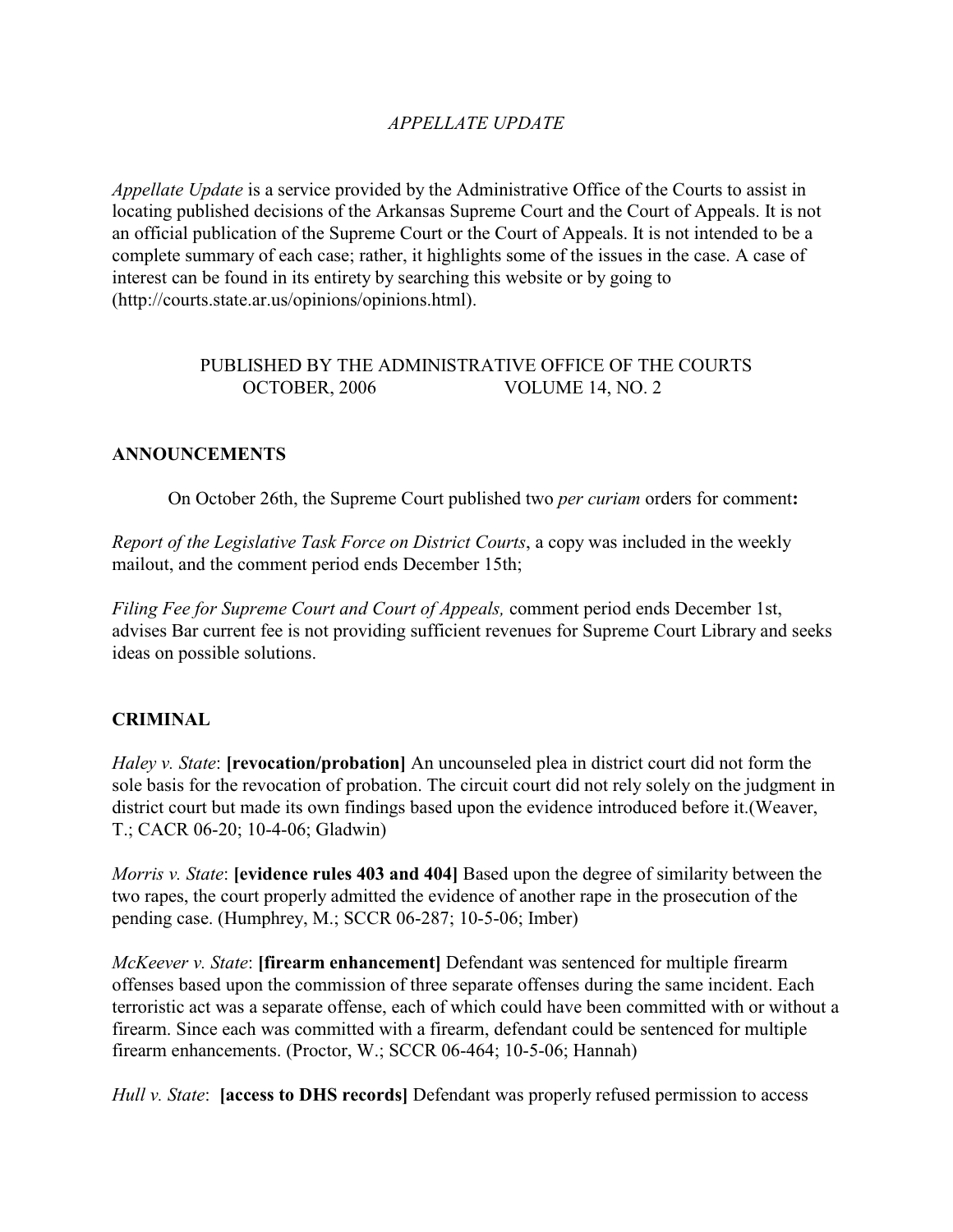Children's Reporting and Information records. Court's review in camera showed that records did not contain any exculpatory evidence. (Reynolds, D.; CACR 05-442; 10-11-06; Hart)

*Williams v. State*: **[evidence of substantial danger of death or serious injury]** Evidence of engaging in a rampage and intentionally attempting to strike the victims with a vehicle met this standard. (Proctor, W.; CACR 06-429; 10-11-06; Pittman)

*Burroughs v. State*: **[evidence suppression]** As required by the decision in *State v. Brown*, for the search in this case to have been consensual, it must have been preceded by notice of the right to refuse consent, which was not given; therefore, the evidence should have been suppressed. (Wright, J.; CACR 05-1169; 10-11-06; Glover)

*Reynolds v. State*: **[dwi]** DWI breathalyser results were admissible over challenge that defendant was not fully notified of right to have her own test conducted. Under facts of case, notice that was given did not preclude her from requesting another test. (Storey, W.; CACR 06-403; 10-25- 06; Baker)

*Walker v. State*: **[rule 37]** Ineffective assistance of counsel was not established; the trial court did not err in denying the petition without a hearing; and court did not err in denying a request to compel production of counsel's file. (Gibson, B.; SC CR 05-1322; 10-26-06; Per Curiam)

*Montgomery v. State*: **[venue]** Defendant failed to establish that a black defendant could not get a fair trial in Greene County. **[suppression]** Defendant's statement was voluntary and there was no showing that it was induced by a threat or promise of leniency. **[telephone conversation recording]** Telephone conversation was introduced even though neither party (defendant and another) to the conversation testified. Defendant contended that admission violated Omnibus Control and Safe Streets Act. Officer testified that one of the parties to the conversation consented. Officer testified that person agreed to cooperate and initiate the call, but the person could not be located at time of trial. Consent does not have to be shown by direct testimony of one of the parties to the call, where the call was made in the presence of officers while the call were being recorded. (Goodson, D.; SCCR 06-62; 10-26-06; Hannah)

*Bruce v. State*: **[suppression/child pornography]** Defendant's wife found photos and other evidence in home, called the police and officer viewed the items. Defendant was convicted of rape. Wife was not a state actor when she searched her husband's things. Police did not exceed the scope of wife's search by viewing films, tapes and disks because wife had common authority over the items which she discovered in a part of the house to which she had joint access and control; therefore, she could turn the items over to the police. (Laser, D.; SCCR 06-496; 10-26- 06; Corbin)

## **CIVIL**

*BKD v. Yates*: **[attorneys' fees]** Court upheld the forum-selection clause and dismissed action filed in Arkansas and enforced the selected forum of Missouri. In order to be a prevailing party under Arkansas law, there must be a resolution of the underlying merits of the claims at issue,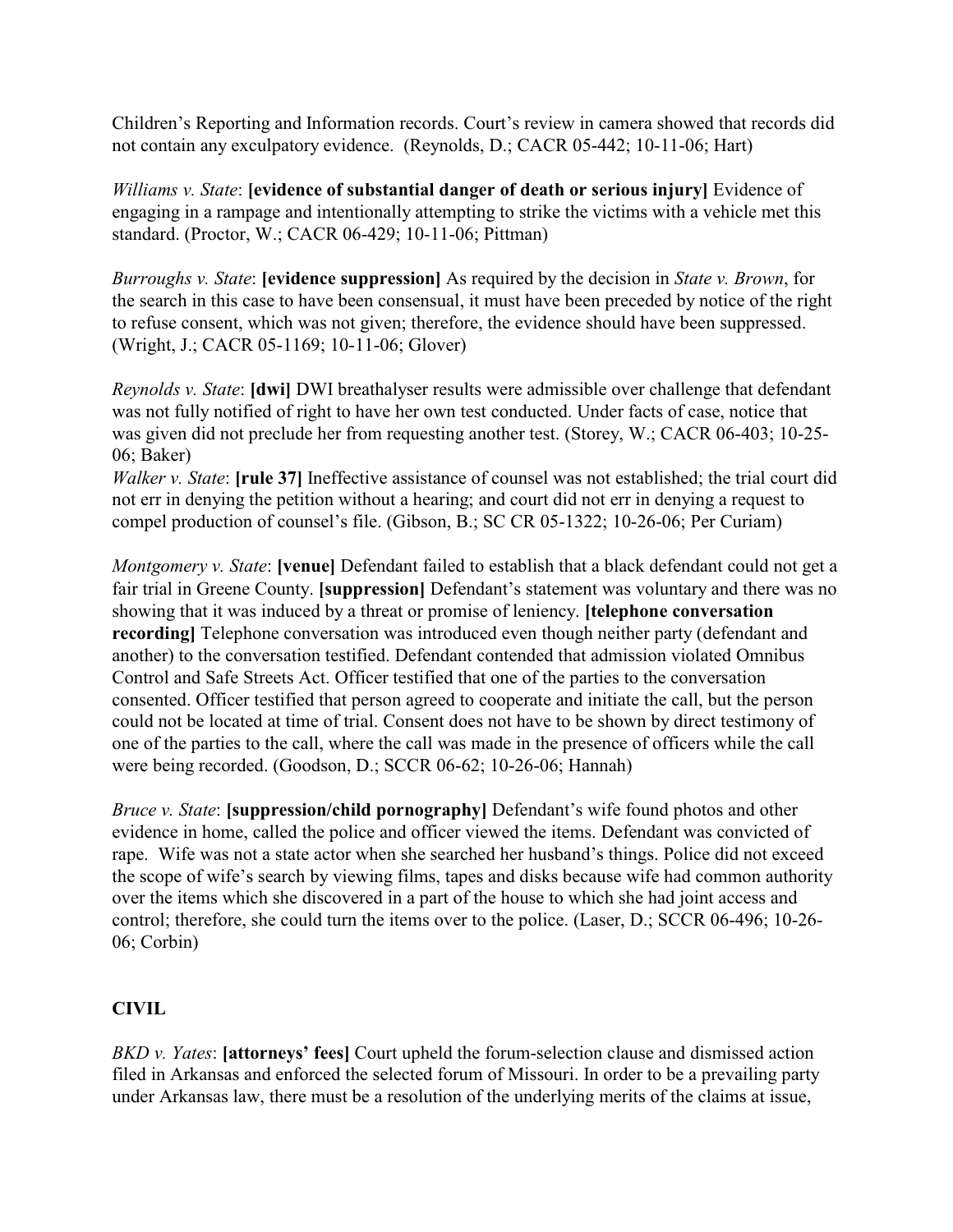which was not the case, regardless of the fact that the action was dismissed with prejudice as to litigation in Arkansas. (Proctor, W.; SC 06-276; 10-5-06; Corbin)

*Baptist Health v. Haynes*: **[class certification/rule 52]** Court's order on certification was insufficient. The court was required to enter specific findings of fact and conclusions of law in response to request pursuant to Rule 52 of the Rules of Civil Procedure. (Fox, T.; SC 06-435; 10-5-06; Glaze)

*Council of Co-Owners for Lakeshore Resort v. Glyneu*: **[stare decisis]** Trial court properly dismissed action based on *stare decisis* – not *res judicata*. Court had previously considered same issue and although party now before the court is not the same, present party was aware of decision prior to purchase of property and no manifest injustice is present. (Cook. V.; SC 06-354; 10-5-06; Brown)

*Bell v. Jefferson Hospital Assoc.*: **[amended complaint/relation back]** The requirements of Rule 15 (c) were met and the amended complaint (naming the correct party) related back to the filing of the original complaint and thus was within the limitations period. (Dennis, J.; CA 06-249; 10- 11-06; Robbins)

*Continental Carbonic Products v. Cohen*: **[contract]** Although material breach by one party excuses the performance of the other party, evidence in this case justified jury in finding that party's breach was not material so as to excuse performance by the other. (Moody, J.; CA 05- 1091; 10-11-06; Crabtree)

*Morgan v. Chandler*: **[attorney lien]** Attorney filed lien against former associate with respect to fee paid to associate in case begun when associate was still in practice with the attorney. Attorney lien statute does not apply in this situation. There was no attorney client relationship between the attorneys which is an express prerequisite of the statute. (Wright, J.; SC 06-310; 10-12-06; Brown)

*Byme, Inc. v. Ivy*: **[contracts]** Evidence supported verdict that contract between homeowners and realty company was for the realty company to purchase the house and not merely an agency agreement to list the house for sale. (Laser, D.; SC 06-147; 10-12-06; Gunter)

*Cincinnati Ins. Co. v. Johnson*: **[new trial/time]** Court did not have jurisdiction to grant a new trial pursuant to Rule 59 when it did so beyond the thirty day period specified in the order. The motion had been deemed denied prior to the entry of the order (Hill, V.; SC 06-355; 10-12-06; Gunter)

*Pakay v. Davis*: **[usury]** Party's defense to claim of usury was that Amendment 60 keyed the calculation of the lawful interest rate to the Federal Reserve Discount Rate and that rate has since been abolished. However at the time of its abolishment, the Federal Reserve Board adopted other rates which apply in place of the Discount Rate. (Sutterfield, D.; SC 06-360; 10-12-06; Glaze)

*Watson Chapel Sch. Dist. v. Russell*: **[teacher fair dismissal act]** In order for a court to make a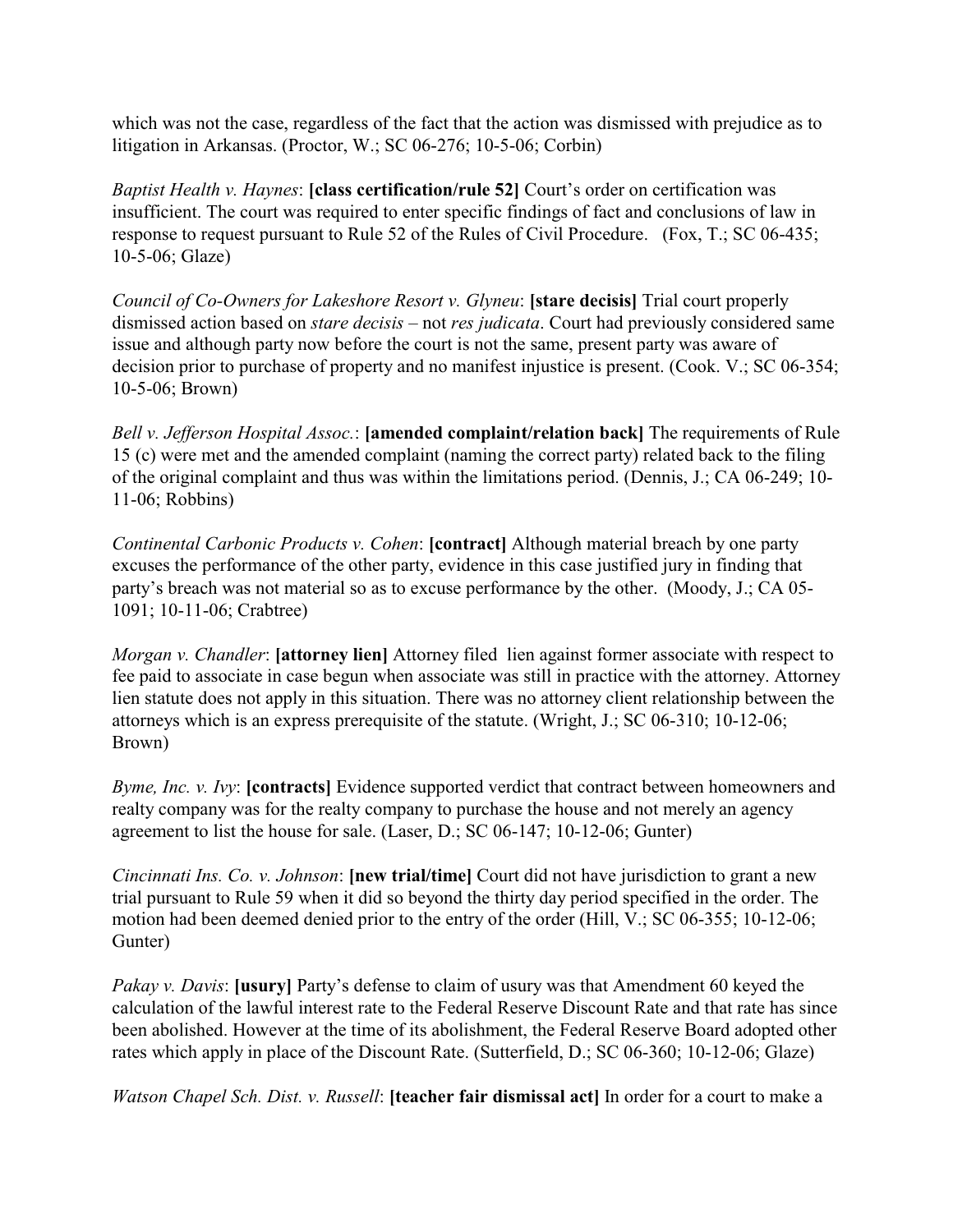determination of whether the school district substantially complied with the Act, it must examine not only the notice itself but also any record of the school-board hearing made pursuant to the Act. (Jones, B.; SC 06-60; 10-12-06; Imber)

*Mountain Pure v. Affiliated Foods*: **[contract/summary judgment]** Case over complex supply contract case which was terminated for alleged defective packaging issues and cure rights could not be disposed of via summary judgment but trial of issues was necessary. (Sims, B.; CA 05- 837; 10-25-06; Vaught)

*Robbins v.* Johnson: **[medical malpractice]** Medical Malpractice action was filed without affidavit of an expert as required by statute because the plaintiff alleged that an affidavit was not necessary because damages would be clear and unmistakable to a layperson. Trial court properly concluded that such was not the case and expert testimony was required; consequently, it was proper to dismiss the case with prejudice. (Wilkinson, N.; SC 06- 163; 10-26-06; Brown)

## **DOMESTIC RELATIONS**

*Mark Simmons v. Angie Dixon*: **[domestic abuse; order of protection]** The trial court's granting an order of protection based upon appellee's allegations that the appellant had threatened her and her dog was affirmed. The Court of Appeals found that the evidence was sufficient to show that appellant sent threatening text messages to appellee and that appellee claimed she was afraid after receiving the messages. That was sufficient to show the infliction of fear of "imminent" physical harm under the domestic abuse statutes. (Honeycutt, P.; No. CA05- 1398; 10-4-06; Bird)

*Margaret Lillette Smith v. Robert McCracken, et al.*: **[adoption; child custody; jurisdiction]** The case began as a contested adoption in which two great-aunts of the child had both filed petitions of adoption. Both adoption petitions were dismissed on procedural grounds and the trial court expressly elected to treat the case as a custody matter. Custody was granted to the appellees, great-aunt and her husband, and visitation was awarded the appellant great-aunt. The sole issue on appeal was whether the trial court had jurisdiction to enter a custody order once it dismissed the adoption petitions. The Court of Appeals said it did have jurisdiction based upon the express terms of Amendment 80, Administrative Order No. 14, and *Moore v. Sipes*, 85 Ark. App. 15, 146 S.W.3d 903 (2004). (Vittitow, R.; CA06-139; 10-4-06; Griffen)

*OCSE, et al. v. Robert W. Gauvey*: **[spousal support order]** The issue in the case is whether OCSE can enforce a spousal support order in a foreign divorce decree from Germany. The support order provided for the appellee noncustodial father to pay monthly child support and monthly spousal support. The appellant mother, through OCSE, filed a petition to register her German order under UIFSA and the Act for the Recovery of Maintenance in Relations with Foreign States German Foreign Maintenance Act of December 19, 1986. The trial court found that it could not register the judgment for spousal support because OCSE was not authorized to enforce the payment of spousal support. The trial court granted judgment to the appellant mother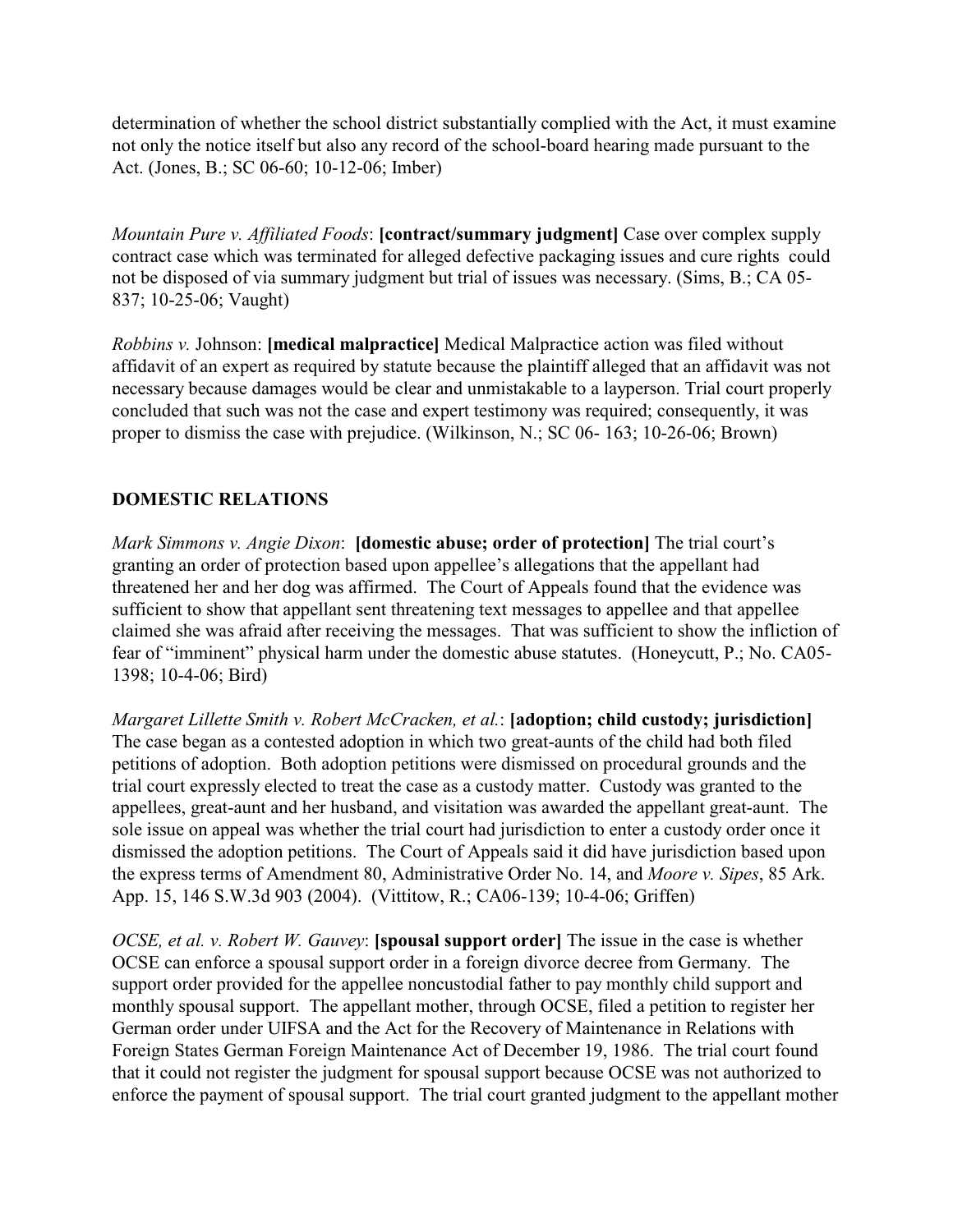for past due child support and ordered the appellee to pay monthly on the judgment in addition to his monthly support payment. The Court of Appeals held that OCSE does have the authority to collect spousal support in conjunction with child support and set out statutory support for the decision. (Clawson, C.; CA06-103; 10-25-06; Glover)

*Sharon J. Sturdivant v. Timothy L. Sturdivant*: **[Arkansas Rules of Professional Conduct, Rule 1.18 (2006)]** Case of first impression involving the interpretation of Rule 1.18 of the Arkansas Rules of Professional Conduct. The issue on appeal is whether the circuit court erred in disqualifying attorney James L. Tripcony and his law firm from representing the appellant Sharon Sturdivant in post-decree custody proceedings against the appellee, based upon the fact that the appellee had previously consulted with another lawyer in that firm concerning the same custody matter. In affirming the trial court, the Supreme Court reviewed Rules 1.18 and 1.9 of the Rules of Professional Conduct. Rule 1.18 specifies the duties to a prospective client. Rule 1.9, which is specifically referenced in Rule 1.18, deals with duties to former clients. In affirming the circuit court's disqualification of Mr. Tripcony to represent the appellant, the Supreme Court said that it could not say that the circuit court clearly erred in finding that harmful information would have been forthcoming during appellee's conference with another attorney from the Tripcony Law Firm about the change-of-custody proceeding. Appellee testified that he gave her a copy of his journal, told her about facts that were not in the journal, and disclosed everything he knew, as well as his concerns about his children and his former wife. He acted upon advice she gave him during the consultation. The Court agreed with the circuit court that a lawyer who consults with a prospective client about a change-of-custody proceeding will necessarily become privy to information that could be used to the disadvantage of that person in the same proceeding. Similarly, the circuit court could reasonably conclude that a prospective client would not know whether the information disclosed during the consultation "could be significantly harmful." (Pierce, M.; SC05-1305; 10-26-06; Imber)

## **JUVENILE**

*Flannery v. Arkansas Dept. of Human Servs.;* **[Supreme Court Per Curiam]** The Supreme Court granted an incarcerated parent's motion for a belated appeal and temporary stay. He claimed that his attorney did not inform him that his rights had been terminated and that he had a right to appeal. The Supreme Court remanded it to the Circuit Court to determine two factual questions, did the appellant receive notice and did he receive notice of his right to appeal the termination of parental rights order. (06-1081; 11-12-2006)

*Sowell v. Arkansas Dept. of Human Servs.;* **[TPR]** TPR affirmed. Appellant first argued that the trial court erred because the petitioner did not provide notice that a TPR hearing would be conducted at the adjudication hearing. However, the appellants did not preserve this issue for appeal because they did not appeal the adjudication order. Appellants then challenged the sufficiency of the evidence. The appellate court noted that the children had been in and out of foster care over the last two years, that the record had abundant proof of environmental neglect, and that despite intensive efforts made by DHHS no appreciable change had occurred. (Collier, L.; 05-1137; 10-25-2006; Pittman)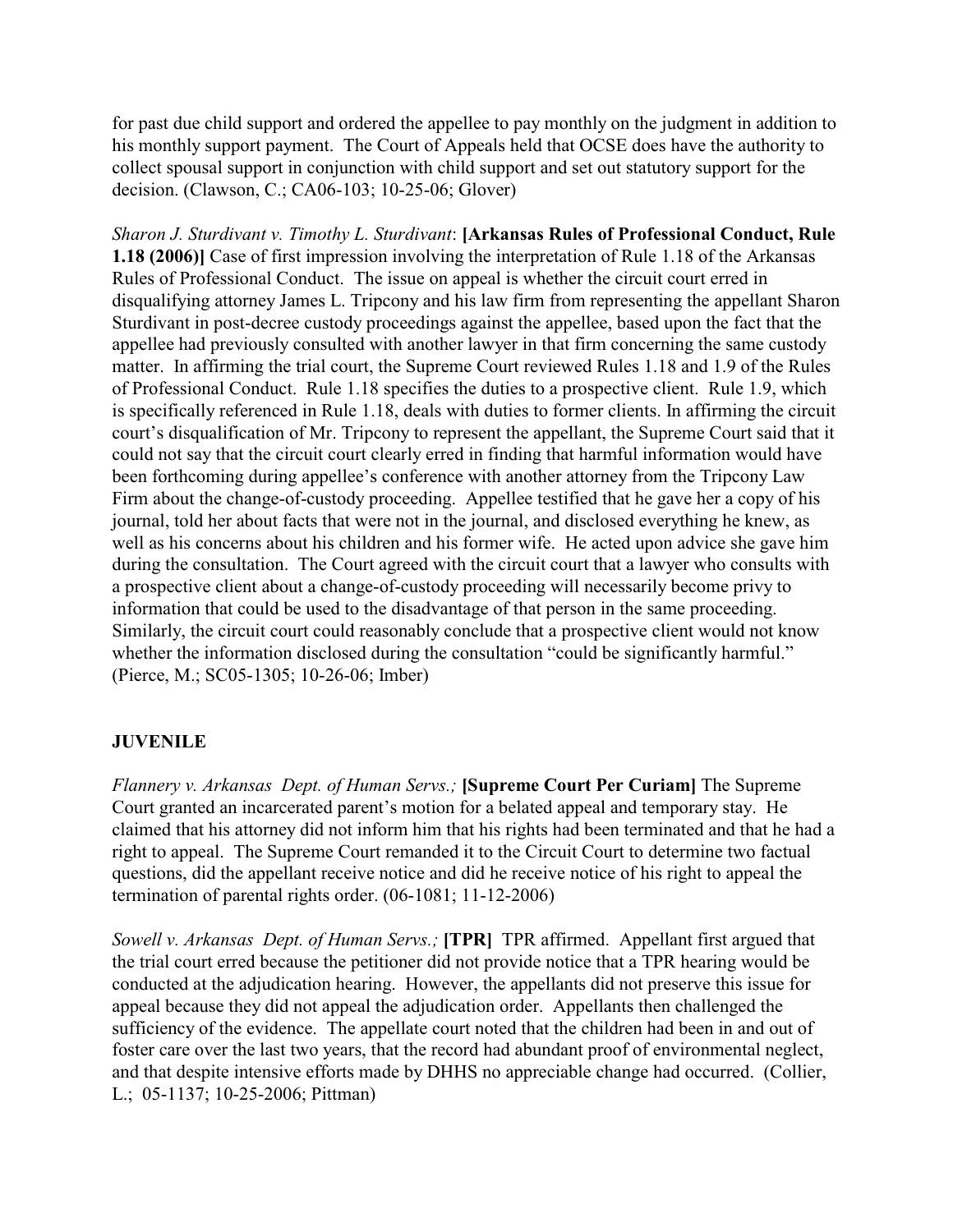*Arkansas Dept. of Human Servs. v. J.N.*: **[Maltreatment Finding]** The Circuit Court was affirmed when it ordered DHS to order an in-person administrative hearing and then remove the appellee's name from the Central Registry. Ark. Code. Ann. §25-15-213(1) requires that every party shall have a right to appear in-person or by counsel. In the minor's hearing the administrative judge (AJ) conducted a phone hearing and the minor objected to the hearing arguing that it was not in-person as required by law. The AJ stated that it was adequate. On May 12, 2005, the Circuit Court ordered the DHHS attorneys to conduct an in-person hearing at the earliest possible convenience, pursuant to the law. This order was entered on June 25, 2005, after approval by the DHHS attorney.

The minor then filed a motion to remove his name from the registry pursuant to Ark. Code Ann.  $§12-12-512(c)(2)$  which requires that the Administrative Hearing be held within 180 days from request of the receipt of the hearing or the petitioner's name shall be removed from the Central Registry. The time from the entry of the Circuit Court's order to the date the minor filed his petition for removal totaled 180 days. DHHS argued that it was not the responsibility of the attorneys who appeared in court to notify the DHHS Office of Appeals and Hearing. DHHS had notice of the court's order and it was not the responsibility of the minor to request another hearing. (Smith, K.; 06-286; 10-11-2006; Roaf)

 *Arkansas Dept. of Human Servs. v. Homan*: **[Maltreatment Finding]** The Circuit Court was affirmed in finding that the administrative law judge's opinion was not supported by substantial evidence and in ordering the appellee's name to be stricken from the Central Registry. The appellee was a school teacher who administered corporal punishment to a student, pursuant to the school district's policy, the School Discipline Act, and at the consent of the parents who attended the 3 licks that the child received. The punishment was administered with a paddle that was two and one-half inches wide and two feet in length. The child did not cry out, no one attempted to stop the punishment, and the child went immediately back to class without complaint. In addition, although there was some bruising, a doctor stated that it was not physical abuse. (Epley, A.; 05-1197; 10-4-2006; Pittman)

*Yarborough v. Arkansas Dept. of Human Servs.*: **[TPR]** TPR affirmed based on aggravated circumstances, that there is little likelihood that the services to the family will result in successful reunification. The trial court made eight specific findings of fact to support the TPR ruling. The only challenge made by the appellants was to the finding that the mother had been in counseling for nine years to no effect, despite direct evidence that supported this finding at the TPR provided by Dr. DeYoub, the caseworker and the mother's older daughter. (Collier, L.; 05-1014; 11-1014; 10-4-2006; Hart)

*Kight v. Arkansas Dept. of Human Servs. (Kight II)*: **[Dissenting opinion on denial of petition to for rehearing]** The opinion states that the majority acknowledges that the trial court is bound by the decision in Kight I, yet the trial court failed to continue reunification services as required by the appellate court mandate. The trial court was not empowered to determine whether reunification services should be provided and the trial court lacked jurisdiction to consider a new